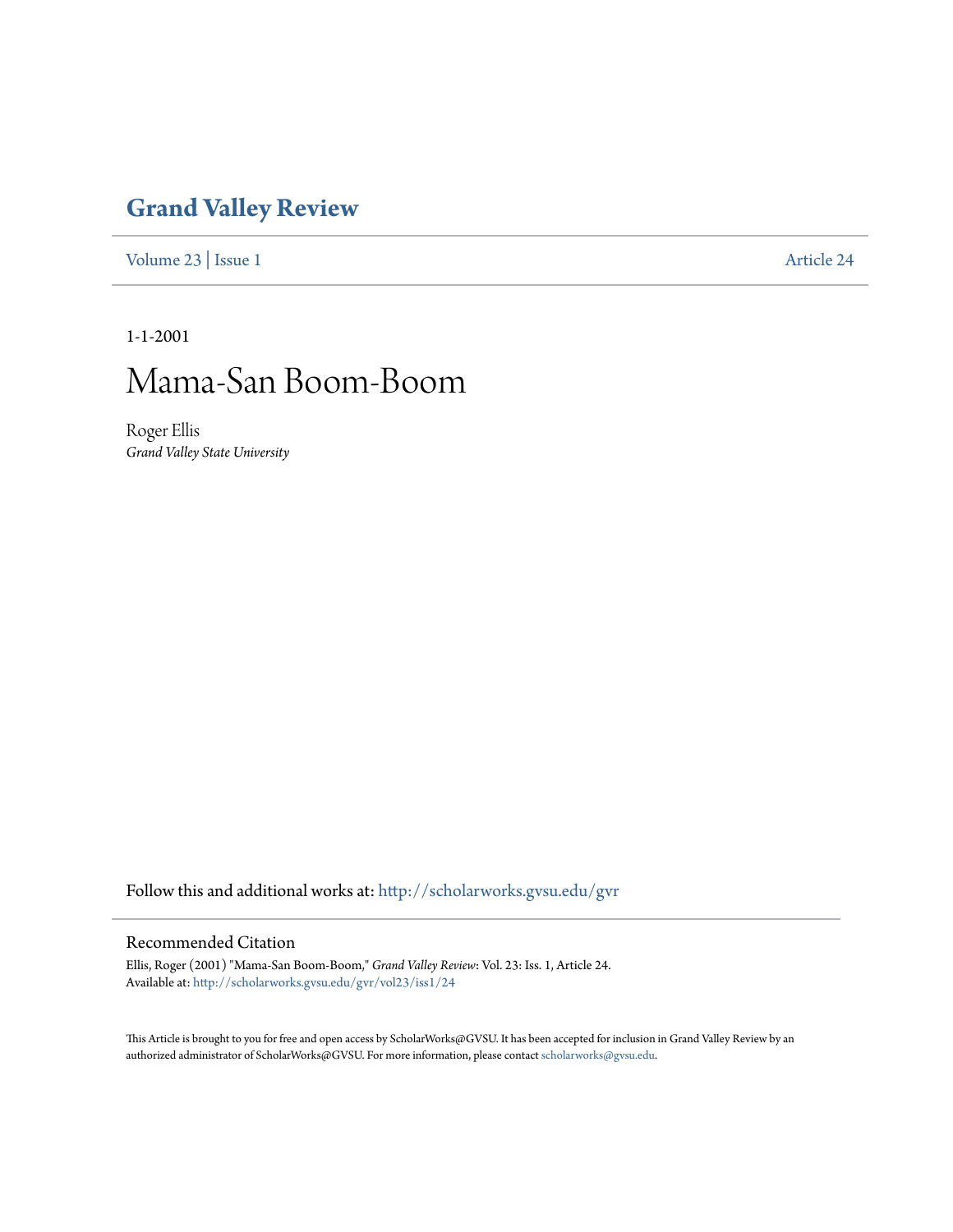## **Mama-San Boom-Boom**

Mama-san. Lighted by the soft glow of her deco vanity lamp with its pink tasseled shade, a precious souvenir from her former days with the French. With a broken smile and singsong coquetry she comments: "Color is kind to my wrinkle."

The fragrance of incense—jasmine, I recall? and the faint sound of music. Like a memory-play by Nathalie Sarraute. Even today the plaintive wail or jangle of some pop Vietnamese song takes me back to the quiet moods of her office/parlor/ sitting room in the whorehouse outside Phu Bai.

And I wonder what it all signifies, what she can reveal to me of my present because she persists in memory, clamoring to be heard and set alongside the icons of my world now thirty years later. She and her girls: they'd seem so out of place now in the pages of USA TODAY in our freshly-scrubbed Bush America.

I'm comfortable there, relaxed, leaning back in one of her oversize, well-worn rattan armchairs. My automatic cradled in my lap, the safety on, but rock-'n-roll just a thumb-flick away. The muffled sounds of laughter and conversation, padding feet, occasional thumps and bumps, and the familiar grinding-clanking sound of the ancient French plumbing when someone turns the water on—the gentle acoustical mix filters down the long hallway, down the years to me.

I could say that I half-doze in her rattan chair, resting, laid back while Mama-san does her nails, draws on her water pipe, or softly chatters in her *patois* about this-and-that as the night draws on, ignoring the fact that I understand little of what she's speaking. She's a small, frail woman with a strong Asiatic face betraying nothing of her real age. Fifty maybe? Sixty? Bugs slap incessantly against the screens and the old electric fans

*Roger Ellis* is *a Professor of Theatre in the School of Communications, whose short stories are collected in an anthology entitled* Michigan Tales.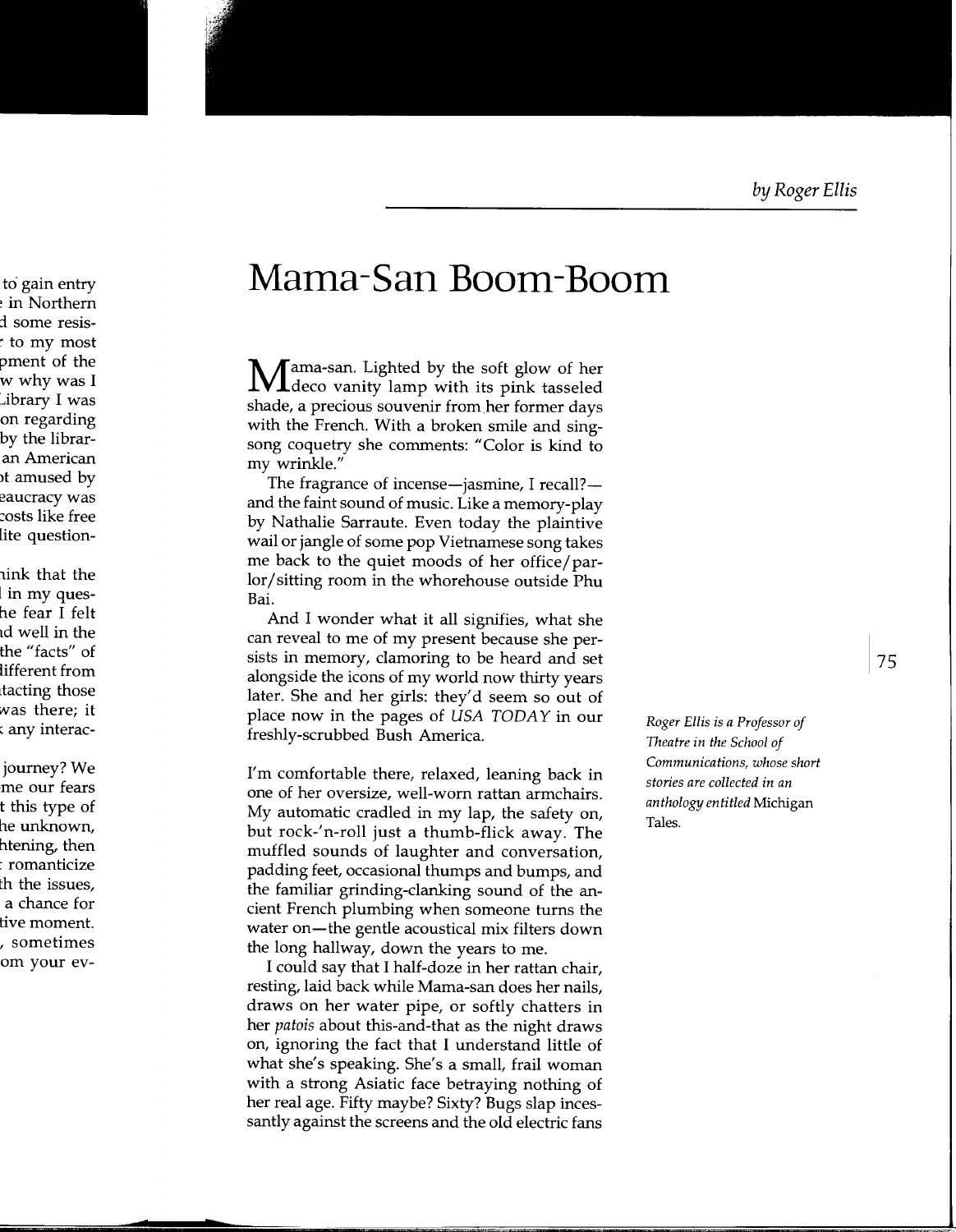with their Chinese red and turquoise blades turn lazily overhead, futilely pushing the muggy air about. When she rises from her desk she moves slowly, keeping her distance from the mahogany armoire where she knows I know she keeps her Kalashnikov. She smiles reassuringly as she moves. Idly I wonder if she's ever had to use it?

Clarence belches from the settee in the corner of the room, unconscious, his boonie hat flopped over his face. We both look over at him. He mumbles something incoherent, stuporous, twitches once or twice, an arm flailing listless to the floor. He'd come in drunk a half an hour ago, and Mama-san had screamed at him, refusing to let him in. They were shouting at each other in their usual fashion until he grabbed her, then I had to deck him with the butt of my M-16 and that was that.

"I no want him here! If he wake up. He numbah-ten. You take him now!"

"He's all right, Mama-san," I say. "He go with us soon." I wasn't about to carry Clarence, deaddrunk, out to the three-quarter ton by myself, get his throat slit or fall out on his head or some damned stupid thing maybe. But he snores now and Mama-san lets sleeping dogs and G.I.s lie.

Several times a week when our unit pulled back to base camp from the A Shau Valley I'd ride the truck into the ville with the guys visiting the whorehouse. They were very young, most of them, and Top practically ordered me to go along because I was older than the others. And also because he knew I didn't do the boomboom.

"No way, Sarge," I told him when he first proposed the assignment. "You won't find me dipping into some black hole of Calcutta and carry the tropical disease back with me forever." He grinned and squinted at me and said nothing, probably thinking I was making some kind of joke. Doubtless he didn't recognize Kipling. Probably also wondering what outlaw VD he'd be bringing home in his own pants. Anyhow, he'd ordered me to keep an eye on the kids at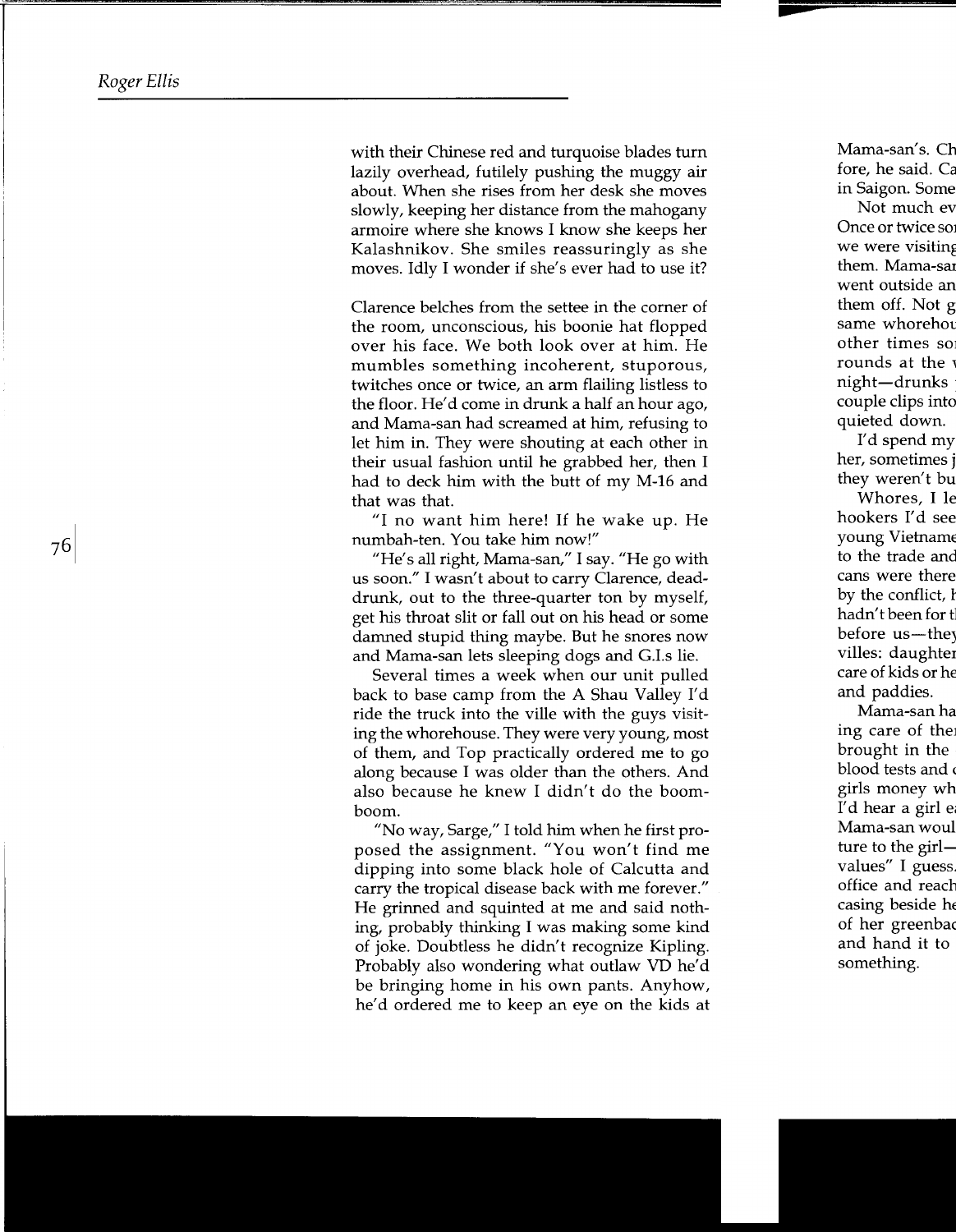Mama-san's. Charlie had shot-up cathouses before, he said. Casualties of any kind looked bad in Saigon. Someone had to stay on guard.

Not much ever happened while I was there. Once or twice some of the locals dropped by while we were visiting, but I didn't have to mess with them. Mama-san told me to stay put, while she went outside and argued with them and chased them off. Not good to have VC and Cis in the same whorehouse at the same time. A couple other times someone had popped-off a few rounds at the windows in the middle of the night-drunks probably. So I had to rip off a couple clips into the nearby woodline and things quieted down.

I'd spend my time in Mama-san's parlor with her, sometimes joined by a few of the girls when they weren't busy with boom-boom.

Whores, I learned there, weren't like the hookers I'd seen back home. Especially these young Vietnamese girls who were certainly new to the trade and only did it because we Americans were there, because they'd been uprooted by the conflict, hooked now on easy money. If it hadn't been for the war-ours or the Frenchman's before us—they'd likely still be back in their villes: daughters doing laundry, wives taking care of kids or helping their husbands in the fields and paddies.

Mama-san had become a mother to them, taking care of them and feeding them well. She brought in the corpsmen every month to give blood tests and dispense drugs, and she gave the girls money when they needed it. Occasionally I'd hear a girl earnestly pleading with her, then Mama-san would deliver what seemed like a lecture to the girl-kind of like any parent. "Family values" I guess. And then she'd come into her office and reach down into a brass 75mm shell casing beside her desk where she stashed some of her greenbacks or M.P.C. (military money) and hand it to the girl. Family needs, clothes, something.

The girls told me she protected them, kept after them, made them feel like they belonged somewhere—here which they liked. Because their village or their family was destroyed, or there were no young men around any more to marry them. Because they had no skills really, and because life as a bargirl in some city was more dangerous and left them to crime or drugs or to fall back on themselves all of the time, which wasn't so good.

"No boom-boom for you tonigh'?" one of the girls, Mai Li, asks me. She's only halfdressed, and very young, only thirteen or fourteen maybe. She's from the Meo, I can see: strong features, deep-set eyes framed by glistening black hair. Skinny, of course, and no chest, but gamine and really a knockout.

"No ... thanks."

"You pliest maybe?" she jokes, grabbing my hand. "No come on! Arways you come and sit here with Mama-san. Why you no like us?"

"I like you, Mai," I try to explain. "But not that way. You work hard, and I just give you more work, yes?"

"It no work!" she protests gaily, not understanding me. But she leaves me alone then, a smile on her pretty face, thinking perhaps she should at least *try* while Mama-san looks on approvingly. "You strange. But you come some time alone, okay? Mai here for you."

1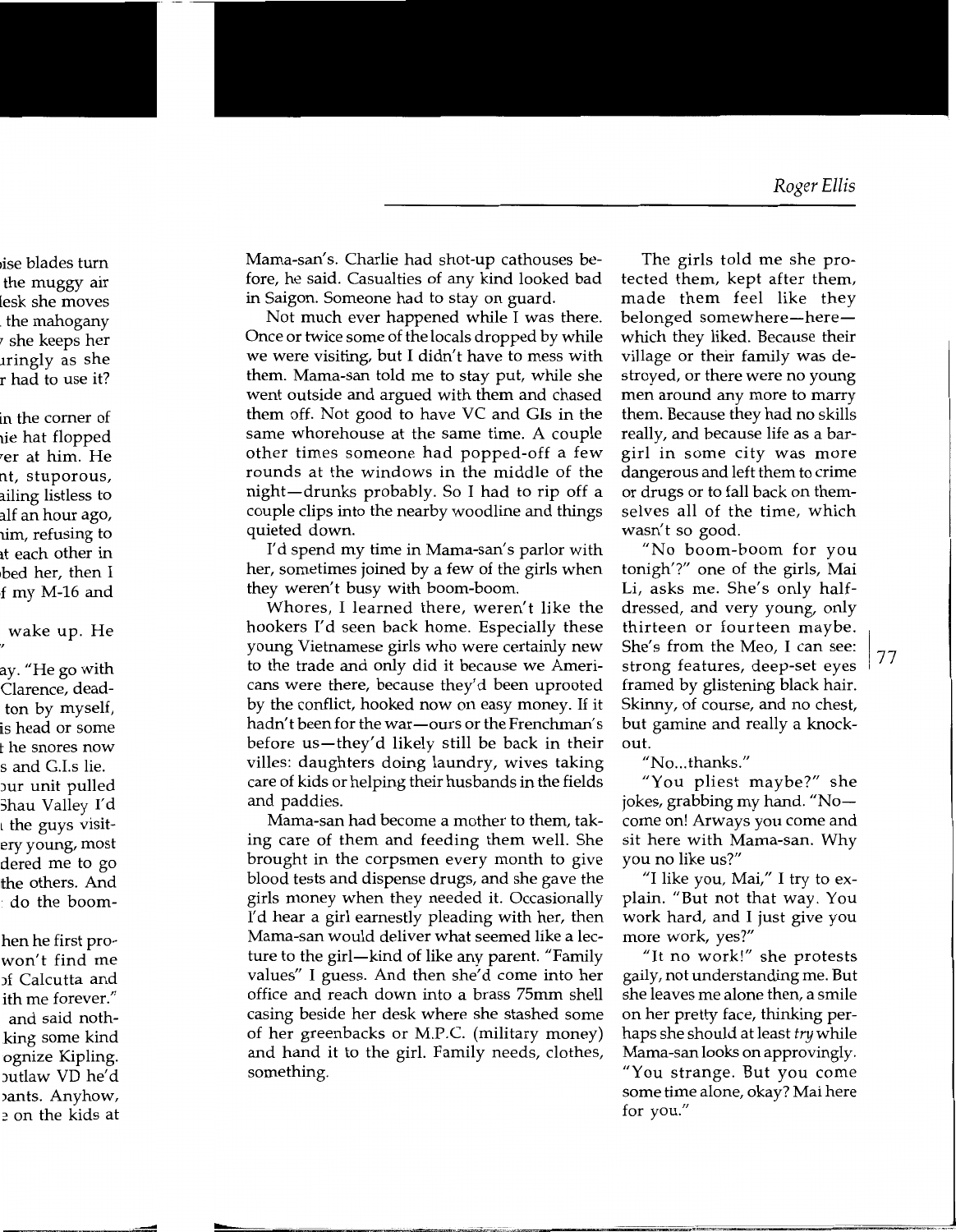Before I went back the States I took her and one of her friends to the local orphanage our unit had "adopted." I taught English there sometimes when we weren't in the field, my M-16 slung over my shoulder as I scribbled words and sentence patterns on their pitted blackboard. A lot of my money went into the pot along with other people's to pay for the kids' schooling.

"No-I wanna give her a tip, Georgie!" It's Lonnie, stoned, protesting to someone in the hallway outside.

"So give her a tip, okay," George Pellegrino replies in his Brooklyn dialect. "But not that much, Lonnie. Shit, man! You spoil these people! Save some for next time, y'know?" Mama-san looks up at me from her account book where she's been working. I shrug helplessly and say:

"They're just children, Mama-san. They don't really understand."

"When they ever unnerstan'?" she asks. "They come here little time, fight war, get lots boomboom, then go home. What they learn? Nothing," she mutters to herself, writing her entries.

What did they learn, I wonder even now? For a lot of them it was their first time away from home, a *long* way from home. And what freedom they had! When I first arrived in-country I remember being struck by their youth. Some of them were corn-fed, just-outa-high-school kids from Indiana or the Dakotas, and I was surprised to see them drinking and doping and toting loaded assault rifles around. Many of them, of course, weren't whitebread farm kids or from the burbs. They were inner city kids and their urban toughness didn't surprise me. A lot of them had been used to drugs and weapons since they were children. In base camps they'd gather in the field behind the tents and hooches to blow dope in the lazy afternoon, and they'd always be armed. Fifty or a hundred of them maybe, with automatic rifles. Even the M.P.s wouldn't mess with them.

But guys like Lonnie Dexter from Twin Falls, Idaho: what tough times had Lonnie ever known? Buying Friday-night Jack Daniels with someone' s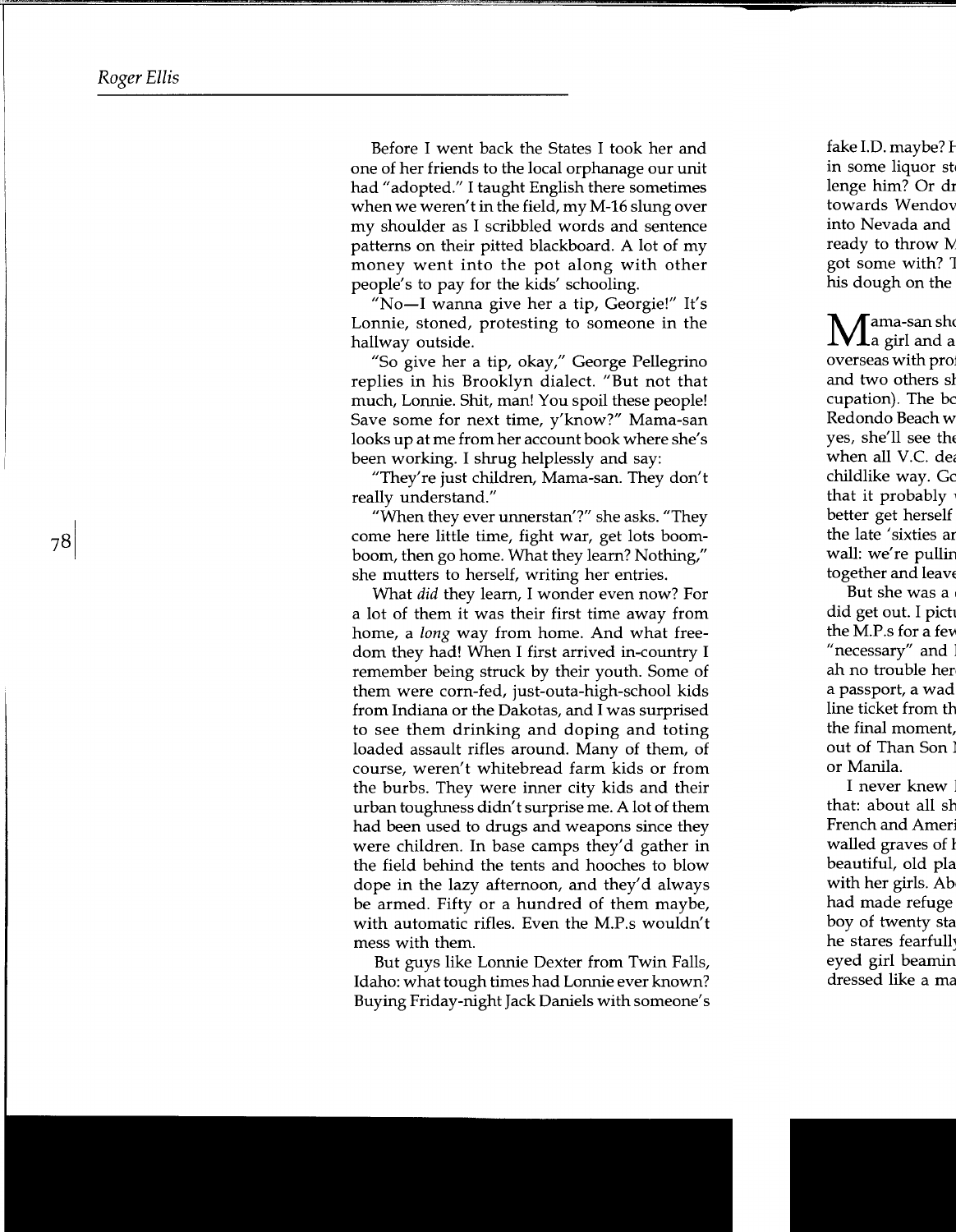fake I.D. maybe? His stomach churning nervously Yet I thought, too, that she in some liquor store where they wouldn't chal- was a lot like my mom who lenge him? Or driving the long highway south moved from Chicago in the 'fiftowards Wendover, just to cross the state line ties when my dad died (and she into Nevada and hit the slots? And now he was had two little kids in tow), and ready to throw M.P.C. at every little chippie he came to California to start a got some with? The same way maybe he blew business and support herself for his dough on the girls back home? the first time in her life. They

Jama-san shows me photos of her own kids, Mama-san had lost her husband **VL** a girl and a boy, whom she'd already sent to the war, and she was forced overseas with profits from her cathouses (this one to survive on her own, in a busiand two others she'd run during the French oc- ness world that was alien to her. cupation). The boy was in Adelaide, the girl in At a certain level of survival ev-Redondo Beach with relatives. I reassure her that, erything becomes just a personal yes, she'll see them again. "When war is over, struggle and you deal day-towhen all V.C. dead," she declares in her direct, day with that. And so I think childlike way. Gospel truth. But I don't tell her Mama-san probably just walked that it probably won't happen, and that she'd away from her business one fine better get herself out before the end comes. It's day, leaving it for someone to the late 'sixties and I can see the writing on the run with the local Vietnamese, wall: we're pulling back, soon we'd pull out al- while she went somewhere else 79 together and leave them behind to face the music. in the Pacific to start afresh.

But she was a cagey old bird, and maybe she I can't deny that she made did get out. I picture her bowing and scraping to me think about all this back then, the M.P.s for a few more years, keeping her trade even though we rarely talked "necessary" and legit to the U.S. forces. ("Nev- about it-the future, I mean. ah no trouble here, Captain!") And then pulling Each day was tough enough by a passport, a wad of foreign currency and an air- itself for both of us. But of line ticket from the polished brass shell casing at  $\;$  course one makes plans, I knew, the final moment, hopping the last civilian flight and Mama-san was too shrewd out of Than Son Nhut to Bangkok or Singapore a businesswoman to believe arm kids or from or Manila. there'd be much profit in servic-

I never knew her true thoughts about all of ing politically-correct Victor that: about all she'd seen and done under the Charlie after the war. I'm sure French and Americans. About leaving behind the she got out. walled graves of her ancestors and this spacious, beautiful, old plantation home where she lived And I'm thinking now that she with her girls. About ditching the livelihood that didn't have such a bad life after had made refuge possible for her kids (a young all. It was certainly a lot more boy of twenty standing stiff in his cheap suit as colorful, and she'd met a lot he stares fearfully into the camera, an almond- more interesting people than eyed girl beaming a TV commercial smile and most folks I know. I look around dressed like a mall rat).<br>The now at the post-yuppie

weren't so different after all.

me now at the post-yuppie young achievers. I wonder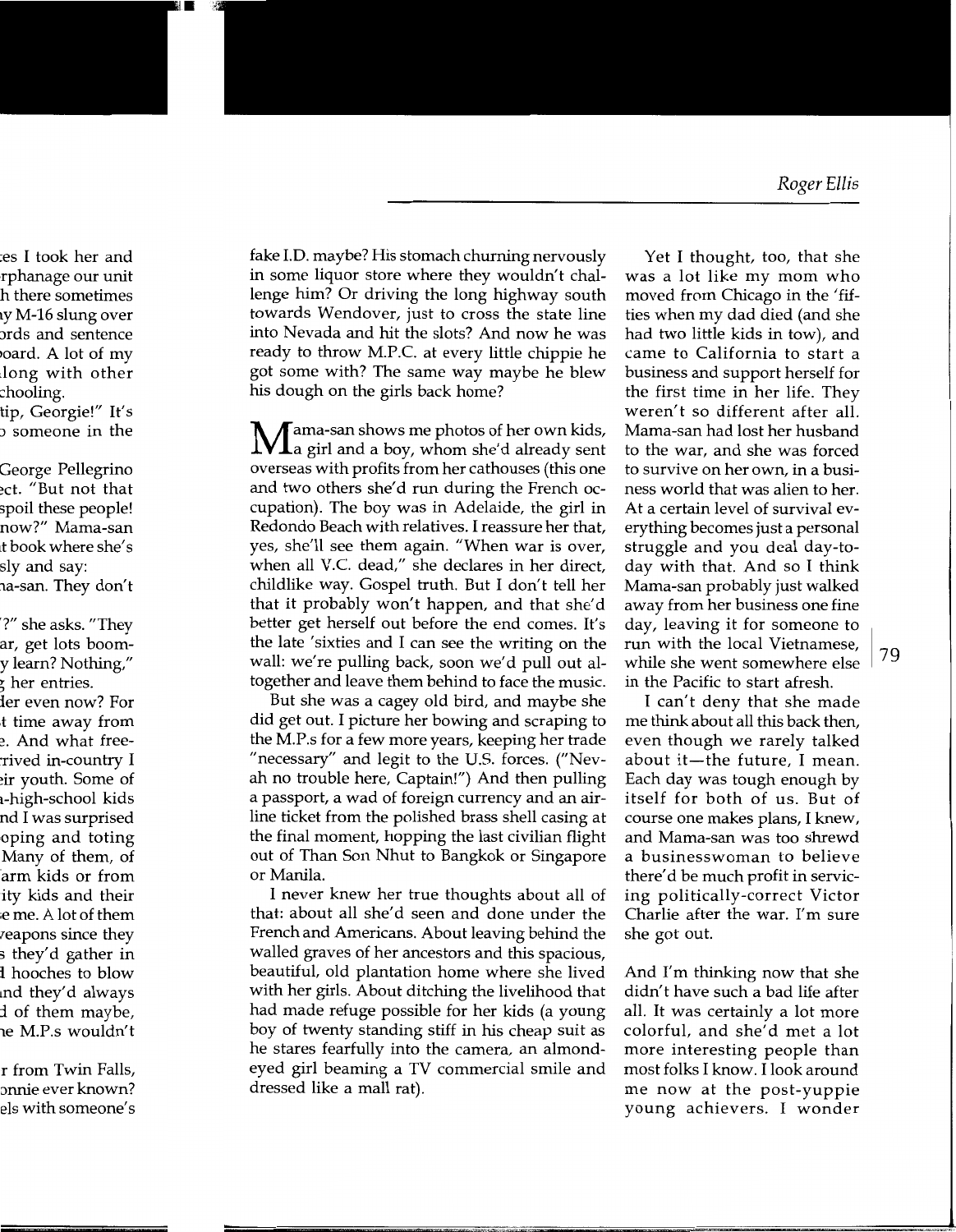sometimes how successful *they'd*  be if they had to make their big bucks in a war-torn land, under foreign occupation, the way Mama-san had for thirty years. That took someone *really* clever, because the price of failure was your life maybe.

And it also took someone who was good for the long haul, who could hang tough. She had to extend political feelers among the locals and the magistrates and the reigning military, creating in a lawless land a kind of protected "free trade zone" for her oldest of all professional services. And no Starbucks to "start the day off" or on her lunch hour either. Nope, today you wouldn't find Mrs. Warren's Profession in the pages of *INC.* 

"I like Tokyo. Maybe I go there," Mama-san says to me once. She'd taken a short vacation there not long before. "Lots money in Japan," she grins at me. "Lots people from all over. Not soldiers all' time, *rich men.* They unnerstan' my business, I think, ask no questions." Then her eyes go big with excitement, and for a moment I see in her the dream, the little girl filled with hope, the butterfly, as she continues: "An' there is already big business in Japan with girls and boys. I think I fit right in."

Life was simple and direct with her, prostitution just another trade where no moral strings need be attached (though she clearly realized that some other people didn't think so). Everyone is willing, consenting. And what of that, I ask

myself? Would it have been any different if she'd been running a garment sweatshop in lower Manhattan, a gang of fresh-off-the-boat kitchen workers in Chicago or Oakland? For that was certainly what she did best: handle raw human labor, hold it together like a critical mass in a containment vessel, make it work for her. And everyone had benefited: Mama-san, the girls, the Aussies and Americans who spent dollars at her place-even Westmoreland and his crowd who often ordered girls sent up to the camp for their private parties.

Mama-san's feelings towards U.S. servicemen were simple and direct, too. She tended to like officers because they weren't as crude as the enlisted men, and because they didn't fight so much. "That one-Semyon-come with all his medals, fry here in hericopter." Mama-san was obviously impressed. But I knew Major Semyon. He was a nerd in the Adjutant General section, a beancounter. Every weekend he'd fly his laundry from the base camp into Phu Bai HQ, passing over a couple miles of "unsecured territory" (Injun country) as he did so. This qualified him for the Distinguished Flying Cross that he awarded himself.

"Every week different girl," Mama-san rattles on. "He call me up and say 'brack hair' or 'virgin' or 'fat' or 'plegnant' or something.... Always different, that May-juh!" According to her, Semyon would fly the girl up to Khe Lan Lake in the high mountains, park the chopper for a halfhour while he boinked her, then return the girl on her way back. In Phu Bai the girl could do some shopping. "That nice thing to do," Mamasan sighs wistfully, always grateful for little things. I often thought of Semyon while we were out on patrol wading through godawful muck, or stacking-up and counting the bodies after an ambush somewhere. Flying-in his laundry, for God's sake. And Mama-san happily filling his groin-order like Oriental take-out. Bizarre.

But Mama-san wasn't always so naive in her approach to her situation. There was always the Kalashnikov in the highboy, of course. She tells me she got it from a G.I. on the black market.